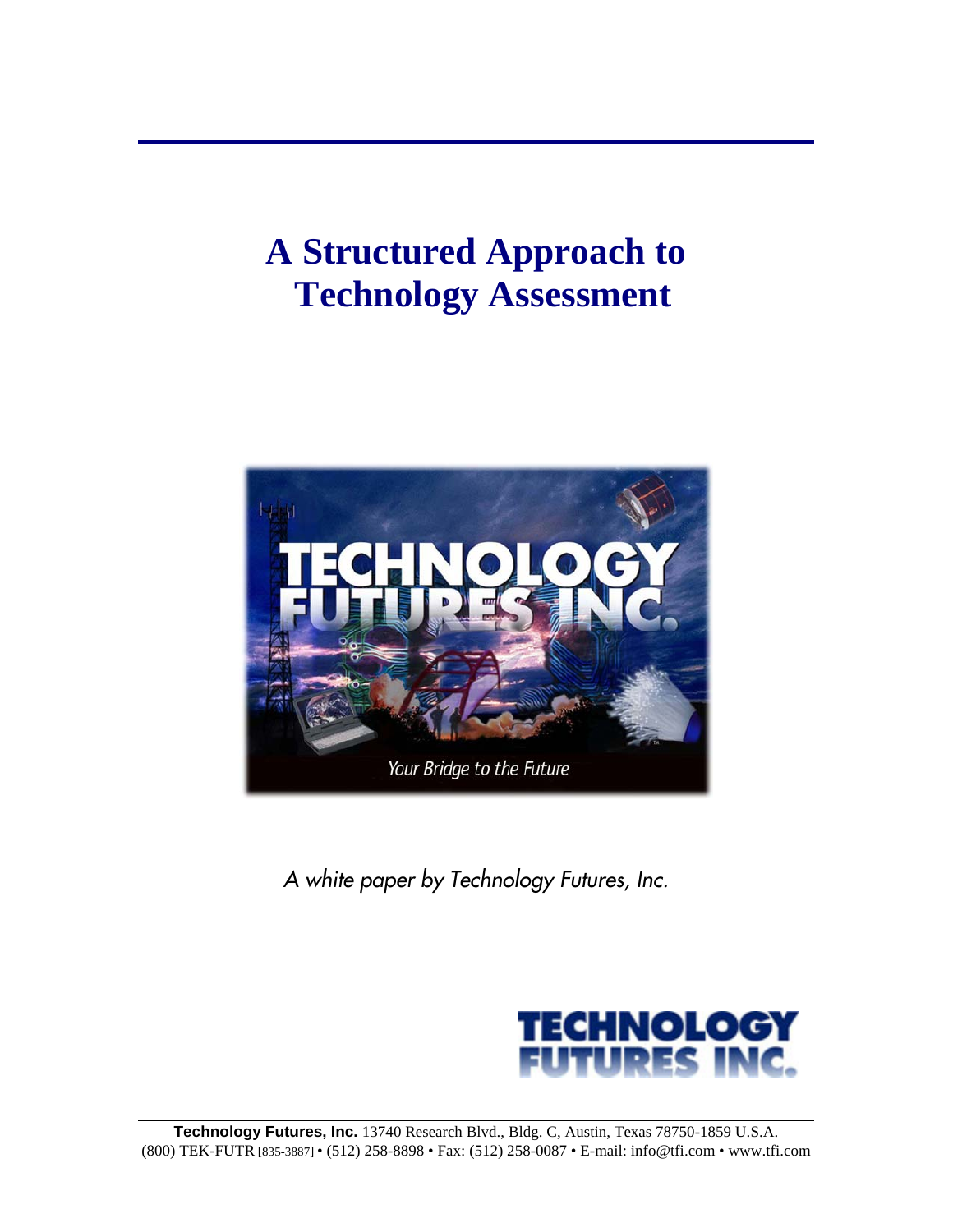### **Copyright © 2002, Technology Futures, Inc.**

All rights reserved. Originally appeared in Austin Software Council, *The Leader* (2Q, 2001). No part of this white paper may be reproduced in any form or by any means, other than short quotes to be used in reviews, without express permission from the publisher.

Printed in the United States of America.

#### **Published by Technology Futures, Inc.**

13740 Research Boulevard, Building C Austin, Texas 78750-1859 (800) 835-3887 (512) 258-8898 Fax: (512) 258-0087 www.tfi.com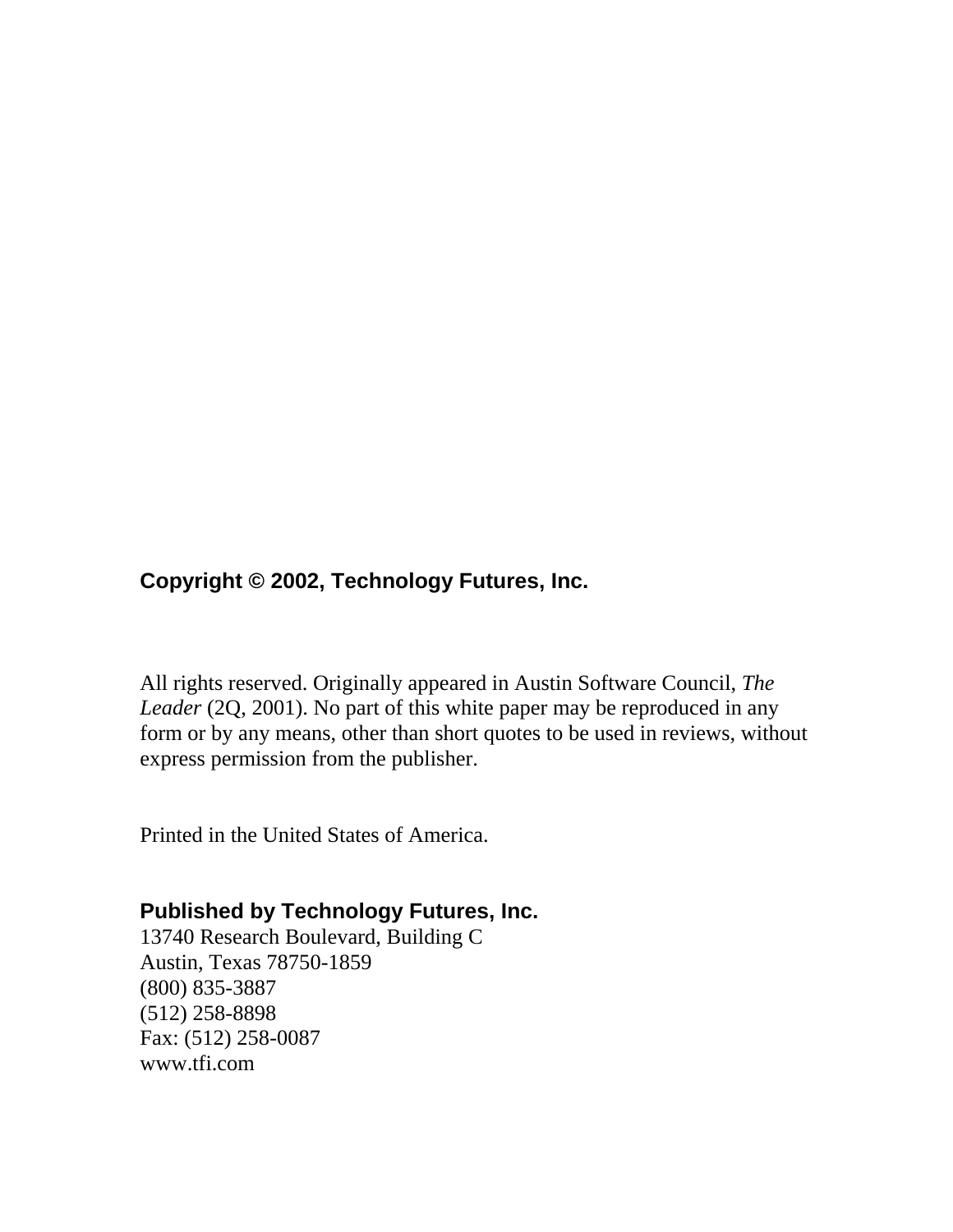## **A Structured Approach to Technology Assessment**

#### *Bill Kleinebecker Technology Futures, Inc.*

So you've just created a new advanced technology that is superior to anything else you've seen. But will people pay enough to justify the commercialization and productization of the technology? What is the best course of action to take advantage of this new technology?

These questions need to be answered in a structured manner to avoid inaction and/or wheel spinning all the way to market introduction. Technology Futures, Inc. uses such an approach that it calls Technology Advantage Management (TAM) in working with its clients to assess a particular (or a portfolio) of technology.

TAM is not a fixed process, but a guideline (or framework) to be adapted to the culture, structure, and abilities of the business. It has evolved out of numerous technology assessment engagements with organizations in industries ranging from beauty products to semiconductors to telecommunications to national security.

A technology assessment project will start with a listing of the salient features of the technological to be assessed. These are non-generic but high level. An example of a feature at this level would be "ability to provide removable data storage at five times the density of then current DVD technology." The goal of this list is to give participants in the assessment an idea of the technology without limiting their creativity.

A knowledge gathering phase follows that looks at the changing environment the technology will be participating in. This would include the general societal